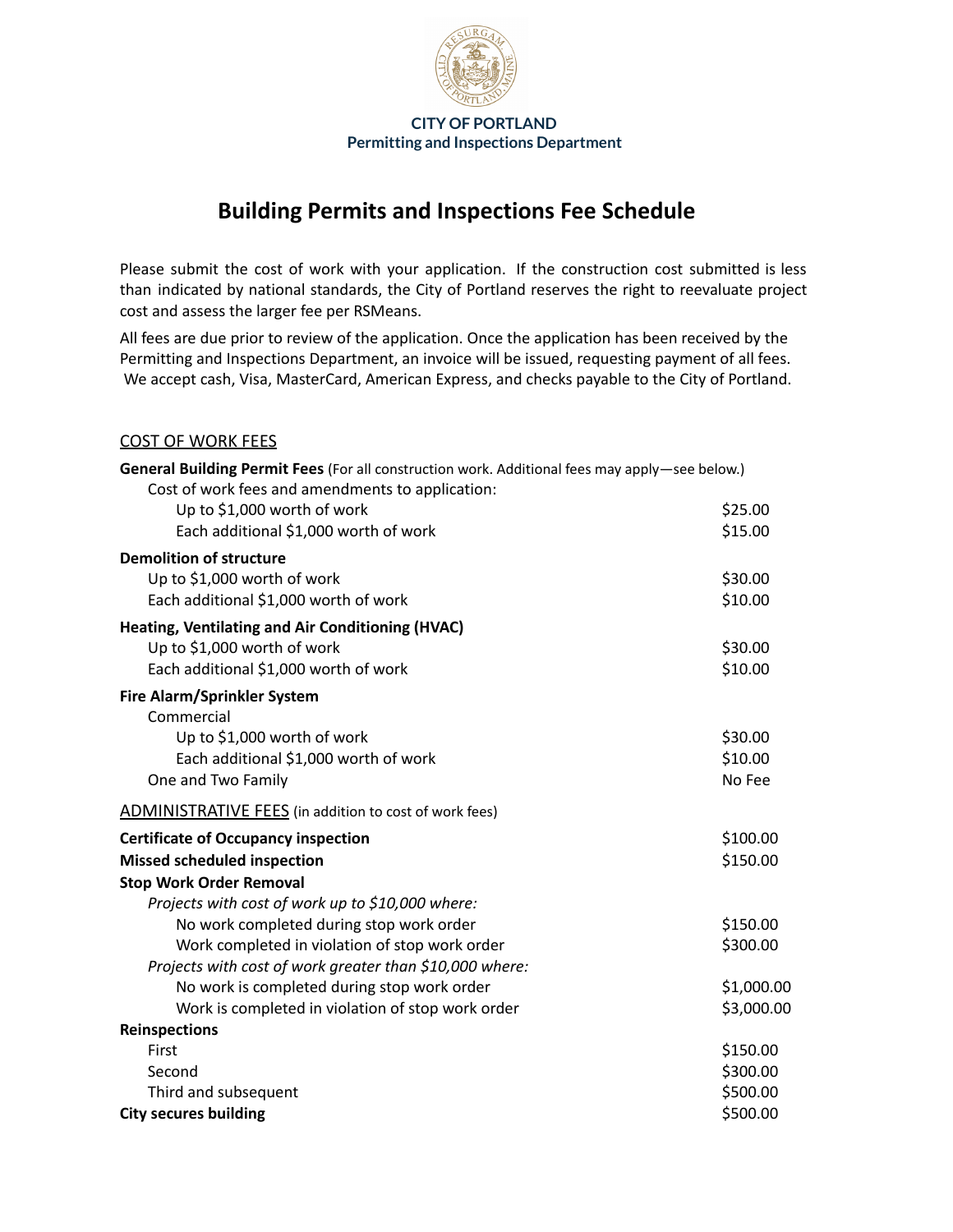

| <b>OTHER PERMIT AND REVIEW FEES</b> (in addition to cost of work fee)                  |                                  |
|----------------------------------------------------------------------------------------|----------------------------------|
| Historic Review fee (required for any exterior work in a Historic District)            | \$65.00                          |
| Historic Review fee for signs (required for any exterior sign in a Historic District)  | \$75.00                          |
| <b>Home Occupation</b>                                                                 | \$150.00                         |
| <b>Condo Conversion</b> (per unit)                                                     | \$150.00                         |
| <b>Legalization of Nonconforming Dwelling Unit</b>                                     | \$300.00 (per unit)              |
| Minor Site Plan (Residential) Application (for new one- and two-family homes)          | \$300.00                         |
| Site inspection fee (for new one- and two-family homes)                                | \$100.00                         |
| <b>Flood Hazard Development Permit</b>                                                 | \$50.00                          |
| <b>OTHER PERMIT FEES</b> (in lieu of cost of work)                                     |                                  |
| <b>Signs</b>                                                                           | \$30.00 + \$2.00/sq ft           |
| <b>Sidewalk signs</b>                                                                  | \$25.00 +\$0.20/sq ft            |
| Tanks - propane gas, gasoline and fuel oil:                                            |                                  |
| Less than 300 gallons                                                                  | \$30.00                          |
| 300 gallons or more                                                                    | \$35.00                          |
| Tank removal                                                                           | \$30.00                          |
| Tent or stage permit (per tent/stage)                                                  | \$30.00                          |
| <b>Parking lots</b>                                                                    | \$100.00                         |
| PLUMBING PERMIT FEES (in lieu of cost of work)                                         |                                  |
| <b>Plumbing code fixture fees:</b>                                                     |                                  |
| Minimum fee (up to four fixtures)                                                      | \$40.00                          |
| Each additional fixture                                                                | \$10.00                          |
| Hook-up to public sewer                                                                | \$10.00                          |
| Hook-up to existing subsurface system                                                  | \$10.00                          |
| Piping relocation with no new fixtures                                                 | \$10.00                          |
| Permit transfer                                                                        | \$10.00                          |
| Surcharge fee                                                                          | \$10.00                          |
| Septic system fees:                                                                    |                                  |
| <b>Complete Disposal System Permits and Variances</b>                                  |                                  |
| Engineered system                                                                      | $$200.00 + $15.00$ DEP surcharge |
| Non-engineered system                                                                  | \$250.00 + \$15.00 DEP surcharge |
| Primitive system (includes one alternative toilet)                                     | \$100.00                         |
| Separate grew waste disposal field                                                     | \$35.00                          |
| Seasonal conversion permit                                                             | \$50.00                          |
| First time system variance                                                             | \$20.00                          |
| <b>Permits for Separate Parts of Disposal System</b>                                   |                                  |
| Alternate toilet (only)                                                                | \$50.00                          |
| Disposal field only (engineered system)<br>Disposal field only (non-engineered system) | \$150.00<br>\$150.00             |
| Treatment tank only (non-engineered system)                                            | \$150.00                         |
| Treatment tank (engineered system)                                                     | \$80.00                          |
| Holding tank                                                                           | \$100.00                         |
| Other components                                                                       | \$30.00                          |

Late permit fee: A party who starts construction without first obtaining a plumbing permit will be subject *to double the permit fee.*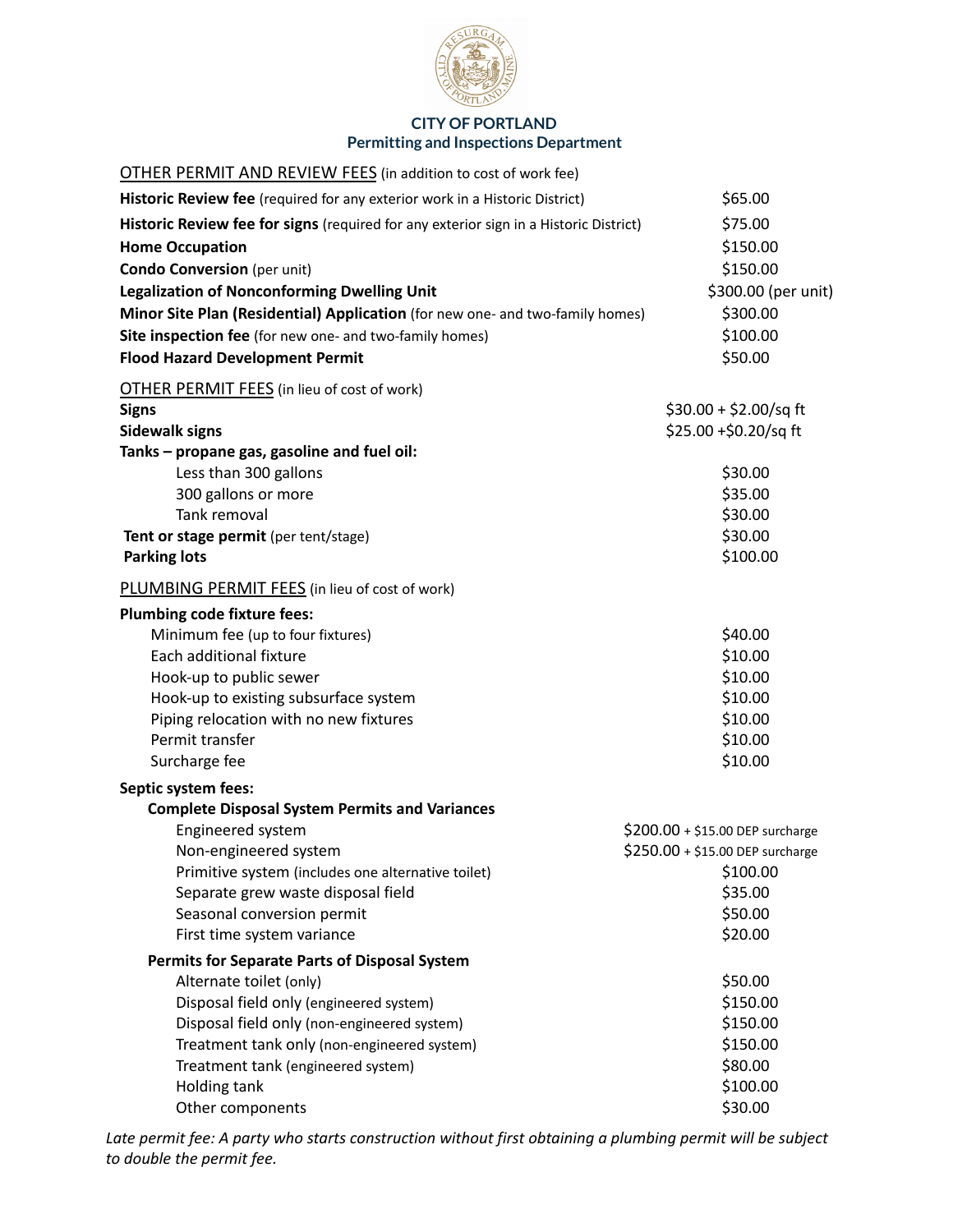

| <b>ELECTRICAL PERMIT FEES</b> (in lieu of cost of work)                           |          |
|-----------------------------------------------------------------------------------|----------|
| Administrative Fee / Minimum Fee (Fee plus line items)                            | \$75.00  |
| <b>Mass Gathering / Special Events</b>                                            | \$75.00  |
| Low Voltage (burglar alarms, fire alarms, fiber optics, data) / system            | \$25.00  |
| Generator                                                                         |          |
| up to 50 KW                                                                       | \$40.00  |
| 51KW up to 200KW                                                                  | \$60.00  |
| 201KW and above                                                                   | \$200.00 |
| <b>Transformers</b>                                                               |          |
| 0-15 kva (each)                                                                   | \$25.00  |
| 16 kva - 50 kva (each)                                                            | \$40.00  |
| 51 - 250 kva (each)                                                               | \$60.00  |
| <b>Motors</b>                                                                     |          |
| Fractional up to 5HP                                                              | \$10.00  |
| 6HP - 15HP                                                                        | \$15.00  |
| 16HP - 25HP                                                                       | \$20.00  |
| 25HP and up, each increment of 5HP                                                | \$4.00   |
| Temporary Signs (electrical only)                                                 | \$30.00  |
| Permanent Signs (electrical only)                                                 | \$30.00  |
| <b>Outlets (receptacles/lights/drops)</b>                                         |          |
| $1 - 20$                                                                          | \$12.00  |
| 21-50                                                                             | \$25.00  |
| 51-100                                                                            | \$40.00  |
| Greater than 101 (each)                                                           | \$0.50   |
| <b>AFCI / GFCI Devices (each)</b>                                                 | \$5.00   |
| <b>Exhaust Fans (each)</b>                                                        | \$5.00   |
| 120V, Dedicated Circuits                                                          |          |
| (dishwasher, disposal, washer, refrigerators, sump pumps, etc.) (each)            | \$5.00   |
| 240V (208), Dedicated Circuits up to 50amps                                       |          |
| (dryer, range, compressors, condensers, water heaters, unit heaters, etc.) (each) | \$10.00  |
| 240V (208V) dedicated circuits 51A up to 200A (each)                              | \$20.00  |
| Central fuel fired heating equipment (boilers, furnaces, wall hung units) (each)  | \$20.00  |
| <b>Single Phase Service</b>                                                       |          |
| up to 200A                                                                        | \$25.00  |
| 201A up to 600A                                                                   | \$45.00  |
| <b>Three Phase Service</b>                                                        |          |
| up to 200A                                                                        | \$40.00  |
| 201A up to 600A                                                                   | \$60.00  |
| 601A up to 2,000A                                                                 | \$100.00 |
| 2,001A and Above                                                                  | \$150.00 |
| <b>Sub Panels (Remote from the Main)</b>                                          | \$15.00  |
| Per Meter Charge                                                                  | \$7.50   |
| <b>Solar Array</b>                                                                |          |
| up to 25KW                                                                        | \$75.00  |
| 26KW up to 50KW                                                                   | \$100.00 |
| 51KW up to 200KW                                                                  | \$150.00 |
| Each additional KW above 200KW (each)                                             | \$1.00   |
| Line Voltage Smoke/Heat/CO Detectors                                              | \$7.50   |
| <b>Manufactured/Modular units</b>                                                 | \$30.00  |